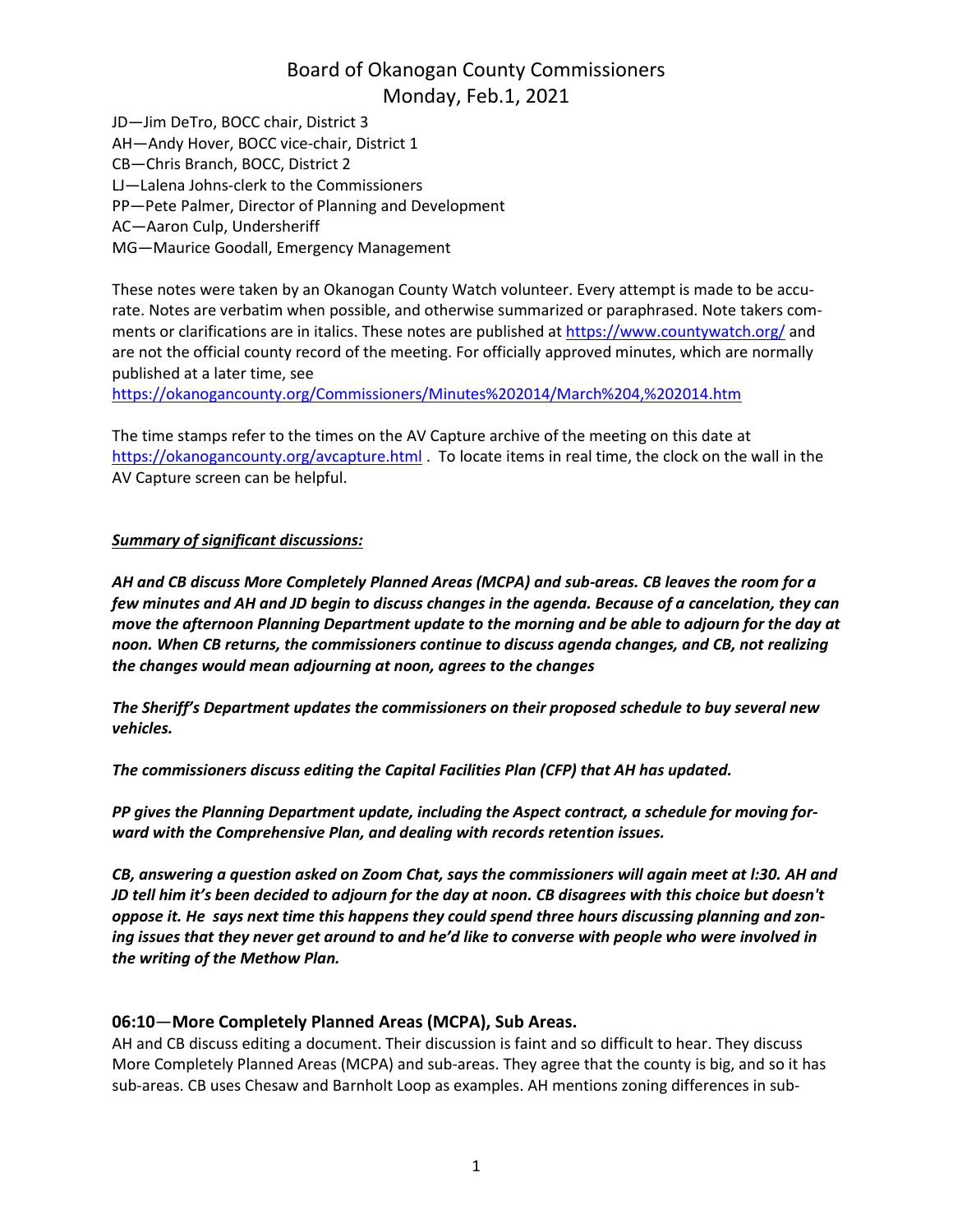areas. Some have lots of 5s and 20s and the rest of the county has lots of 1s. (*See Okanogan County Code, Zoning Title 17A, for details.* Title 17A ZONING [\(codepublishing.com\)](https://www.codepublishing.com/WA/OkanoganCounty/%23!/OkanoganCounty17A/OkanoganCounty17A.html) )

Talk about Mazama Advisory committee - 3 Commissioners present. MCPA. Sub Area plans - provided for in the draft. Would want to make them very informal or formal.

AH - Thinks formal, as you get down the road, then you have to have strict process.

CB—returning to the previous discussion. Zoning comes after the Comp Plan and that needs to be laid out. But if we have special districts, we should have insets on the map. Barnhart Loop is going to take some special attention.

AH—You're right the Comp Plan comes first and the zoning should follow what's in the plan.

**17:20**—CB leaves hearing room briefly to find something "right back here" about the sub area on Barnholt Loop.

**19:00**—LJ tells the commissioners that Cari Hall, County Auditor, will update them on the EDEN Migration tomorrow morning instead of this afternoon. Also LJ will be out of the office today from 9:20 to 11AM.

AH—talks about rearranging the agenda I'm thinking if we move .along discussion about CFP, and the other was Aaron, a short discussion I would ask the chairman I we could move those 2 up and that way, actually it would be nice realistically, if Pete could come in prior to...just move everything up.so that we are done at noon ?

**20:00**—CB is back. Focuses on reading from his computer.

AH—to LJ—That would be 11:00 AM for her, and if you could just get that plan (Draft CPF)…

AH—to CB—I was going to ask if we more Pete to 11 and maybe move Aaron up to right now, and we could talk about the CFP. All I'm looking for is to know this is the right format, etc.

CB—I just glanced through it, but there's a description of the sewer system that's not quite right.

CB—I got kind of sidetracked on the….?....and of course zoning comes after the Comp Plan. And with zoning, if we have special districts, we should have insets with that. It looks like there's an industrial district located there.

AH—In Barnholt Loop?

LJ—Aaron called. He can come now.

AH—To CB—If that's OK?

CB—It's fine. That's (Barnholt) is going to take some special attention. I was looking at all the zoning districts we have and ….

AH—I think we need to look at …

CB—I don't think we want to mix and match it to the Comp Plan while we're in the Comp Plan stage.

LJ—So, I can share the CFP on Zoom.

LJ—Begins to show her sub how to project the CFP.

CB—To revisit these change in the agenda, we've got uhm. ......Right now, 9:30 -

AH—trying to listen to LJ and also CB. Do you want to wait until it happens, or do you want to carry on with this?—pointing to the document on the desk.

CB—What's "This?" You want to move up the Comp plan, and Capital Improvements to 9:30 Well, that's where it is now.

AH—Pete said she could move to 11:00. She (Pete) said she wouldn't have a lot....

CB—But you do. And it has a lot to do with planning, so she should probably be in the room and we should talk about some of these things.

AH—Yes.

### (They appear to agree that Pete will come at 11:00 instead of 1:30, but adjourning for the day at noon *is not mentioned.)*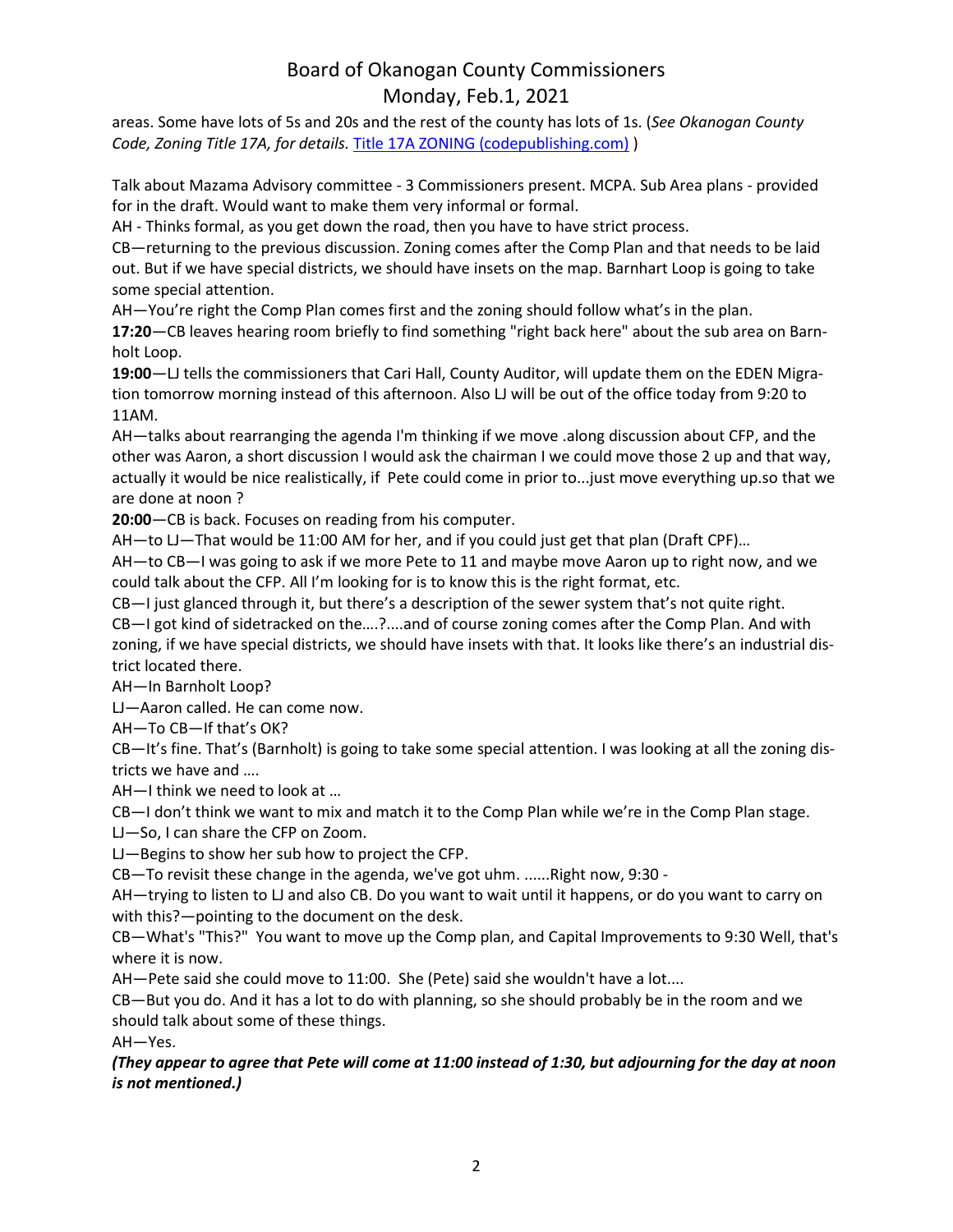**32:50**—AH—So, This Capital Facilities Plan (CFP) is the same basic structure that Perry (Huston) put together. He explains changes he made to the document.

AH—In the second paragraph I said the plan is an option element of the Comp Plan. My changes are in red.

CB—Is there something there that talks about the condition of the facilities? An inventory, its condition, what's needed in the future and projected costs?

**36:30**—AC arrives to discuss purchase plans for Sheriff's Department vehicles. The vehicles are already in the budget. AC would like to order two pick-ups and two SUVs so they arrive at the dealership in late March. They'll need to get processed, so we'll receive them in May and we pay for them after that (after the first half of the property tax money is received). That leaves us with three SUVs to order in May or June for delivery after the second half of the property tax money is received.

AH—I move to authorize the purchase plan for all the Sheriff's vehicles as laid out in AC's plan. Motion passes.

AC—We had another vehicle stolen. (Too faint to hear discussion.)

AH—Let's talk to Tanya (Craig) to see if we can get some kind of catastrophic insurance for vehicles stolen or wrecked. Maybe it's worth it. This is the third vehicle wrecked by someone without insurance.

AC—So you're asking for uninsured driver insurance?

AH—Exactly.

**45:40**—Discussion returns to the CFP.

CB—Are insured vehicles included in the CFP?

AH—No. They don't last long enough.

CB—I've done Capital Plans that include vehicles as part of the inventory because it's a spending plan. It sets level of service. Talk about Growth Management Act (MGA). Introduction mentions funding from Public Works Trust Fund. Let's check on that re: GMA.

AH—OK.

AH—Discussion of background. (Yellow indicates what AH added.) I reviewed this for consistency with the Comp Plan.

CB—If we predict a lot of growth, the need for facilities can change. Roads are an example. Budget considerations.

AH—Reads a list of facilities included in the plan.

CB—Some of those have their own plans. Maybe we can incorporate them.

**56:30**—**Organization** of the CFP.

**58:10**—**Law Enforcement**. AH & CB discuss issues associated with deputies per square mile (and whether to include USFS land and the reservation) and deputies per capita.

CB—Do we want to include the fact that the people in the county made it clear they wanted the juvenile facility to stay here in the county.

AH—It says the voters approved a sales tax to fix it, so I said it in other words.

AH—The document is basically organized—

- 1. What do you have
- 2. What do you want to spend it on (paragraph of description)
- 3. The spending plan chart based on the description of need.

AH—I'm going to make sure that every department gets this chart back and looks at the numbers to check them.

### **1:19:04—Domestic Water Supply**

**1:20:20—Sanitary Sewers**—History and current conditions of the sewer systems the county owns. CB—We should add policies for connecting to a county sewer system so it's in words. I can do that.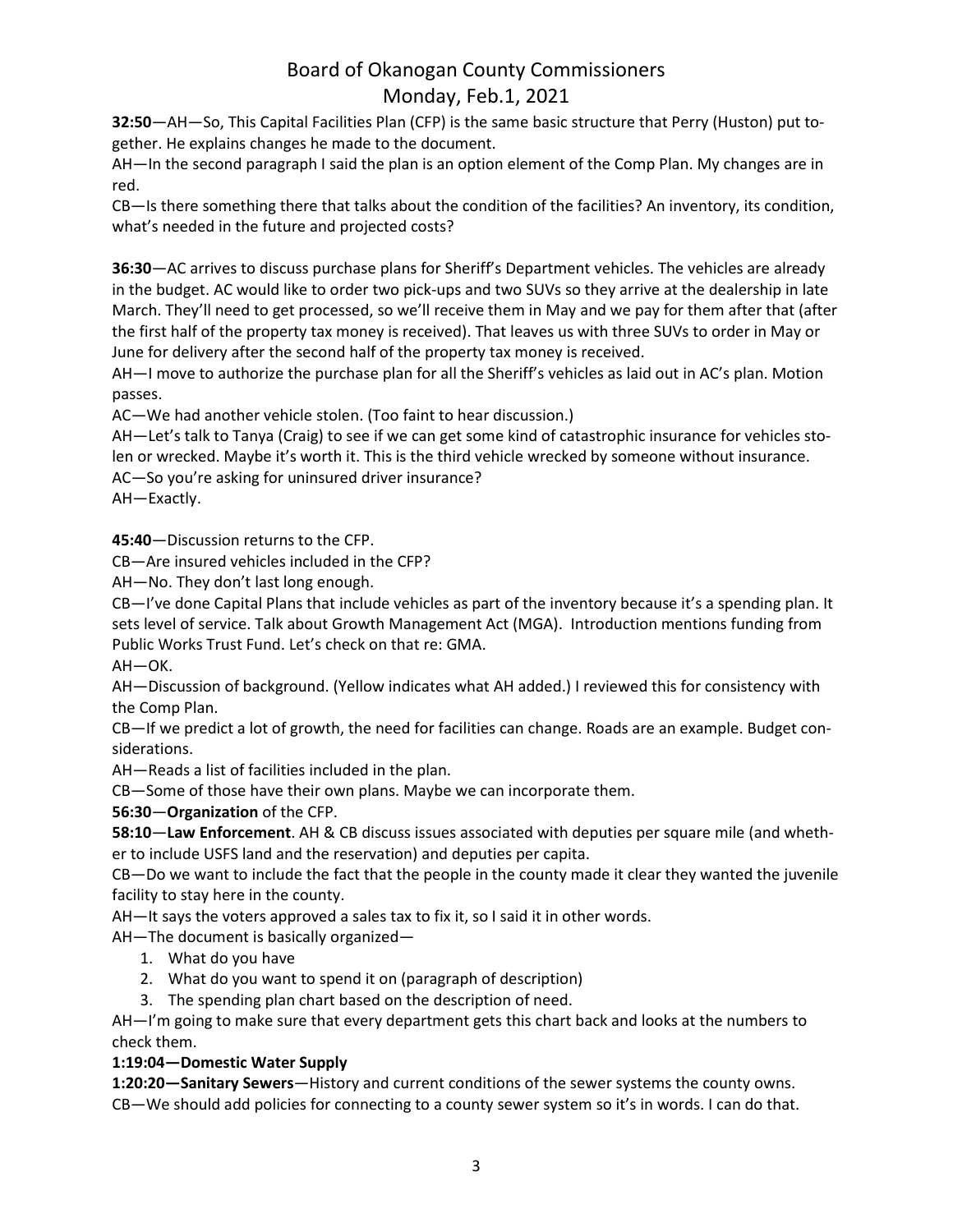AH—There's no chart of expenses in this section because there are no objective expenditures. **1:28:05—Solid Waste**

AH—I'll have Josh (Thomson) go through the whole thing to make sure it's correct.

**1:34:15—Storm Water** AH—I'll ask Josh if he wants to update this.

**1:35:30—Public Buildings** AH—Overview of buildings we own, all with addresses, except for a few. CB—General deterioration of structure should be noted.

AH—I took the Juvenile Detention Facility out and put it with Law Enforcement.

**1:54:40—Parks and Recreation** AH—All I have is the Fair Grounds and trail heads.

AH—I just want to make sure the format is OK with you guys. It still has to go back those who helped with a section to correct their parts.

**1:58:15—Transportation**—There's no chart because the section is out of date and will have to be redone anyway.

**2:00:48—Funding Sources** AH—The outdated information is in red. Do we even need it in a detailed discussion about projected tax revenue? Do I take the time to redo the chart of Real Estate Excise Tax (REET), or just take it out?

AH—A lot of this stuff is date specific and needs to be brought up to date.

LJ—I have a lot of the data that Nan used to create the charts back in 2012 and I can recreate them with newer data. Both the REET and the public facilities tax revenue.

AH—I'll have Josh do the Motor Vehicle Fuel Tax (MVFT) chart.

AH—So, in general, is everybody OK with this? If so, I'll start sending sections to the departments.

### **2:14:05—Planning Department update.**

PP—The change in the Aspect contract is just about ready. It's being reviewed by Dave Gecas right now. It went over by \$2,390 because of additional technical work the DOE had asked for in WRIA 49. The money is in the budget but it needs to get moved around. There's still about \$68,000 in the budget. On Thursday morning, staff will be meeting with Aspect to go over the well tracking software. We'll get a demo and you guys sit in, if you'd like.

AH—on Zoom?

PP—Yes.

AH—Can you send the Zoom meeting number?

PP—We got the official letter last Wednesday that the plan was accepted by the DOE.

LJ—If more than one commissioner attends the meeting, then it needs to be a special BOCC meeting.

JD—Or Andy could attend and report back.

CB—I'll have to look at my schedule.

### **PP—Moving forward with the Comp Plan.**

AH—I'll read the schedule that you gave us.

Feb 4—Publish notice in the Omak Chronicle and Methow Valley News

Feb 8—Special Planning Commission meeting to go over DEIS Addendum document, final draft Comprehensive Plan, and discuss alternatives moving forward

Mar 8—Public Hearing and closing of comment period for both DEIS Addendum and Comprehensive Plan (30 days on both documents)

PP—We discovered the records weren't kept properly in 2014, so we have to pull out the comments about scoping that were already made. Then we'll send the commenters a postcard about the meeting.

PP—New subdivision rules. We're getting lots of phone calls about it. Sometimes four calls for the same property—from the seller's agent, the buyer's agent, the seller and the buyer. We don't know how to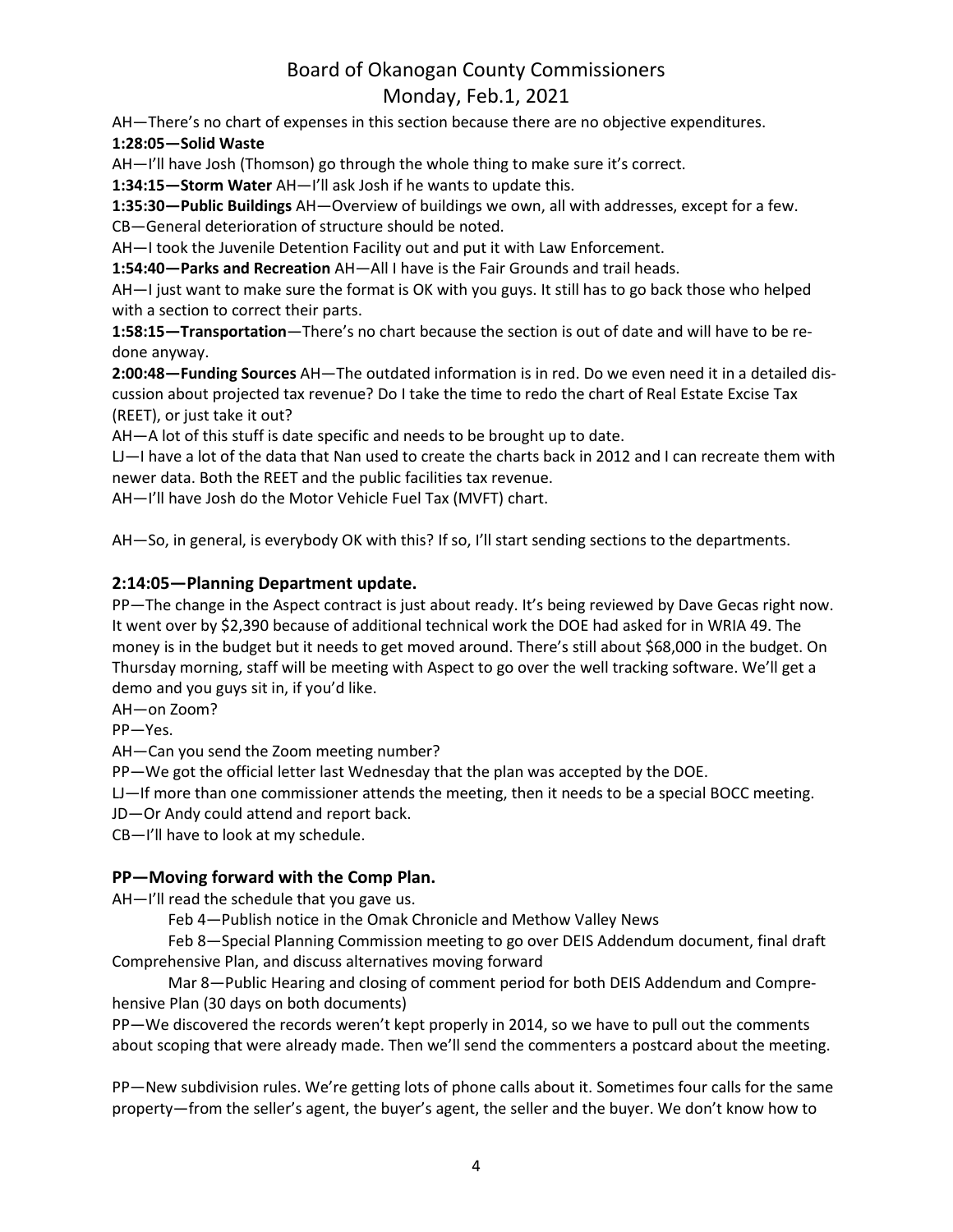keep track of this information so we only have to look it up once. Trying to get the four parties to talk to each other.

AH—What about that tracking system we talked about?

PP—But we're not doing the full blown site analysis, so the info they're looking for isn't in that tracking system. They mostly want to know if the property has been subdivided since 2002.

CB—Just basic questions?

PP—Yes. If it's more than basic, we're making them get the full site analysis.

PP—Staff is to be commended on getting this done and meeting several deadlines with all the stuff that was going on. (*Note taker assumes this refers to the cyber-attack.)*

**PP—Update on records retention.** When I returned to work today, there was a card on my desk from Modus Technology. I'll talk with some people who've dealt with records retention companies and I'm trying to access information from several companies about costs and how we'd access records once we've given them to the company.

CB—Maurice might be a good person to talk to, too, because he deals with it.

PP—I'm worried about tight quarters storing our own boxes and having to move them around to get documents out. But I'll look forward to talking to him.

CB—It's important to know the cost if you store the records off-site.

AH—Lots of bad things can happen to your records. I think it's easier for Planning than for other offices, but we'll need to get them digitized and organized.

PP—We've found some boxes mislabeled.

LJ—One of the most important things is how are you going to index, so that every file has a consistent stamp to show where it's indexed.

CB—There are nuanced things with property subdivision and what was done to the property.

PP—Sometimes the parcel number has changed and we have to pull from several boxes.

AH—And I don't expect that you can give an immediate response to people when they call. But if you tell them you'll get back in three business days, then I expect that you will. If they balk at that, it's too bad.

PP—And we get into 911 address appeals and public information requests. We have to talk to lots of people and it takes a lot of time.

LJ—And Laserfiche is super easy to search. Via parcel number. If you scan all you files, it'll find every page with that number on it. But it has to be scanned first. And it has mini-backup.

PP—What's the resolution, I wonder? Does it have the capacity to support all our files? Could we have someone come and scan all our files for our server?

LJ—Our stuff goes to our Laserfiche server database. The Sheriff's Office has one, and the courts have one, too. Plus I have a little hard drive that is a backup for their server.

CB—Is there a designated agent on each project? So if I hire a surveyor to do my subdivision, the client assumes the surveyor is doing the work. Is there a place on the subdivision application for the name of the agent?

PP—You mean the Agent Consent Form? That's usually in the file.

CB—Can you keep a record so the office knows whose questions have already been answered? A log or a database, so you wouldn't have to research the same question more than once.

AH—I'd get a shared log started, database format where parcel numbers could be sorted.

CB—Way back, when I'd go to the Assessor's Office to get info, the field sheet was most useful. It had all the stuff that had ever happened to the parcel.

AH—Larry (Gilman, County Assessor) was going to send us that.

PP—Larry sends us information, but the lists aren't complete and we've got to get into our boxes anyway.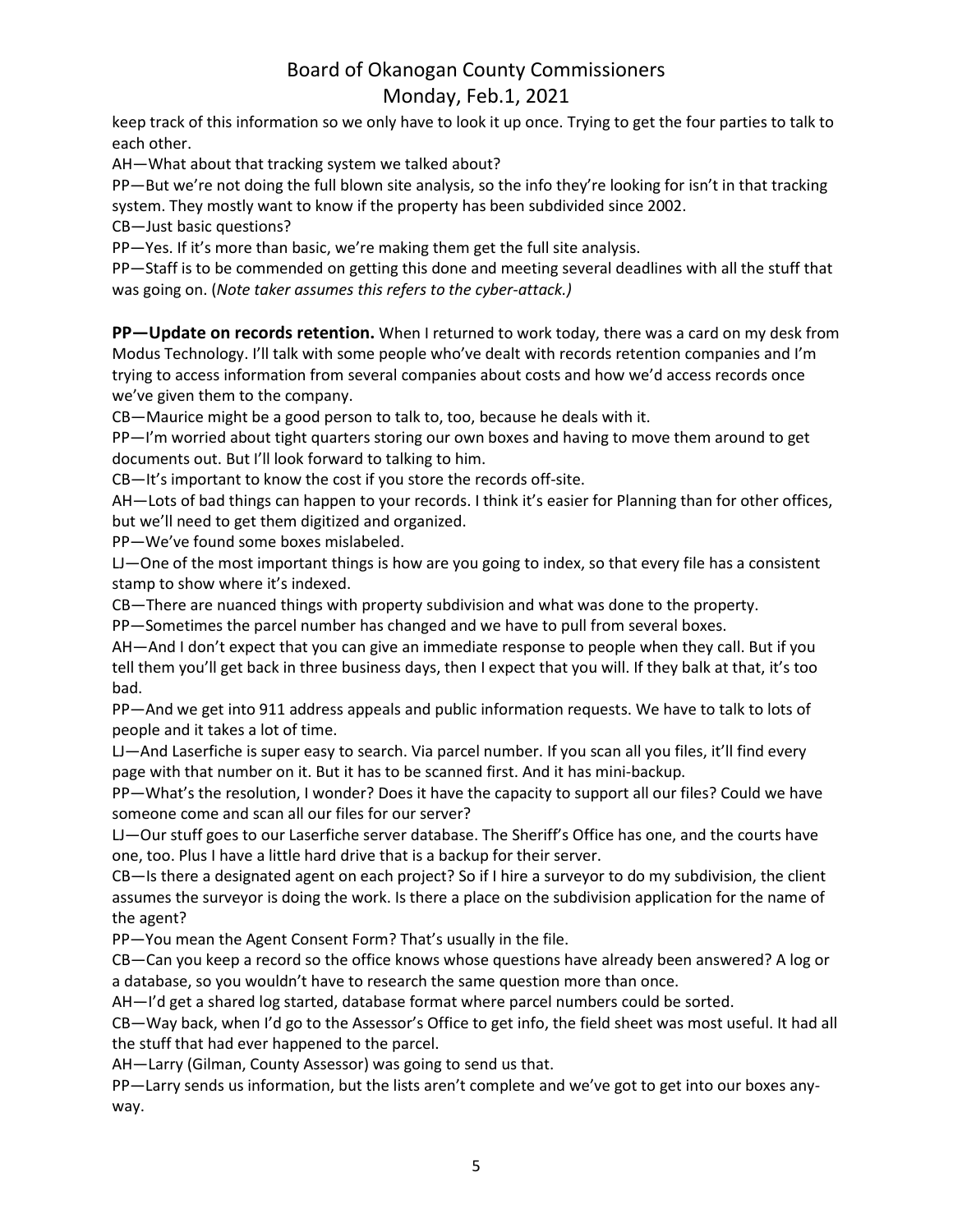AH—So a database that everyone can access.

CB—Some use GPS location instead of parcel numbers.

PP—I've learned that a lot of counties in the state are going to interactive zoning maps. I'd really encourage it here. It'd save a lot of time answering these questions. There's so much for info than what you're getting off the Assessor's site.

PP—Esri, the program we use, has the capability of doing trail maps.

AH—Can you look into it? PP—Sure.

### **Advisory Committees/Sub Areas/Planning commission**

AH—I got a call from someone in the Mazama subarea asking about advisory committee process.

There's only provision for one Planning Commission, but with subareas, you've got advisory committees. If you create a new subarea, you need to have an advisory committee.

CB—I looked at the one was created for North Valley and it was never staffed. So they're on their own.

AH—The Planning Commission is the formal group, but there are advisory groups for them.

CB—We need to rescind that ordinance for the Oroville Planning Commission. There's so much expectation. I don't know how the planning groups got started.

PP—My experience with WRIA 49 was we scheduled their meetings, took the minutes, sort of did all the administration for the whole advisory committee. It takes a lot of staff time, but we need to keep them involved so they don't go off and start doing their own planning.

CB—Maybe there should be a representative from that group on the Planning Commission.

PP—I think it's logical to have one of those people to come sit on the Planning Commission.

PP—WRIA 48 was formed sort of outside the county.

AH—No. I attend those meetings. They were formed under RCW 90.82 (*Watershed Planning*). It takes a load off of us to try to come up with ideas.

PP—It helps us, from the regulator's point of view, to know what their vision is for the next 15-20 years. CB—I think if you explore the subarea planning units and look at RCW 36.70.060 and 050 & 070 (*Regional Planning*), and you look at the one they created in the North county. They call it a regional planning commission. If you've given them the authority to make recommendations, you have a serious responsibility for management.

CB—The message I heard from comprehensive planning effort was "Leave the Methow alone." When the Comp Plan first kicked off a long time ago.

AH—I think they didn't want the MCPAs kicked out.

LJ—Dave Gecas and I talked about codifying some of the ordinances approved that didn't require a lot of the planning staff. But Code Publishing said they couldn't do that unless they had the whole sequence. So I pushed out a lot of them. Ordinance 2018-15 and -16 up to the present. Some were temporary. I'm going to leave it up to you to work with them to decide which should be codified.

**3:06:19**—MG—Discusses a budget issue. He's signed a contract with Everbridge for \$21,179. It's changed from the last couple of years. (*Everbridge provides communications services for notifications of emergencies.*)

### **Agenda change/Adjourning at lunch**

**3:10:35**—CB ( *pointing to Zoom being projected on the screen and in reply to Isabelle's Spohn's chat question):* "Yes, we are meeting this afternoon."

(Voices overlapping with each other) Are we meeting this afternoon?